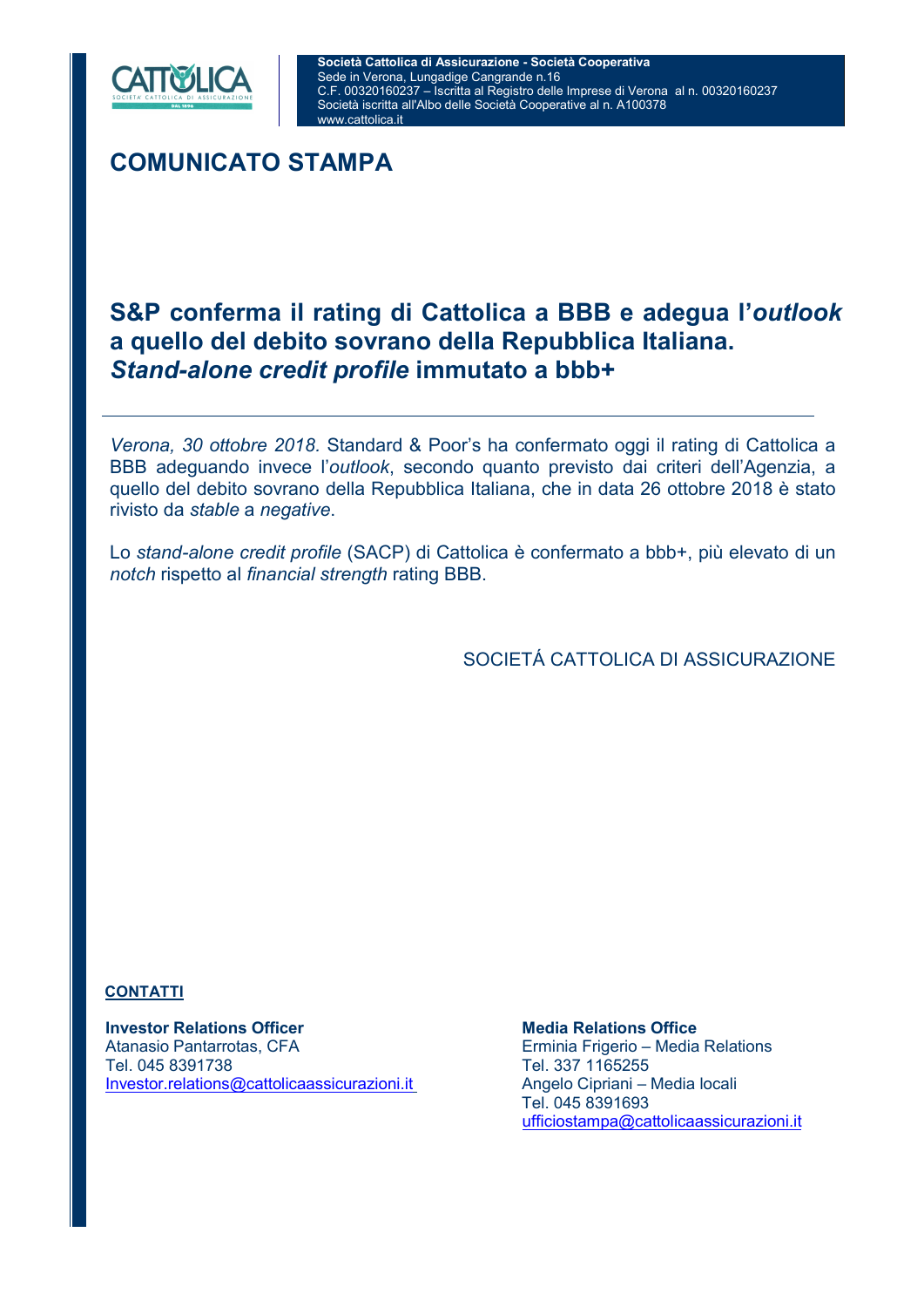

# **RatingsDirect®**

**Research Update:**

# Italian Insurer Cattolica Outlook Revised To Negative Following Similar Action On Sovereign; Affirmed At 'BBB'

**Primary Credit Analyst:**

Marco Sindaco, Madrid (34) 91-788-7218; marco.sindaco@spglobal.com

**Secondary Contact:** Taos D Fudji, Milan (39) 02-72111-276; taos.fudji@spglobal.com

# Table Of Contents

**[Overview](#page-2-0)** 

[Rating Action](#page-2-1)

[Rationale](#page-2-2)

[Outlook](#page-3-0)

[Ratings Score Snapshot](#page-3-1)

[Related Criteria](#page-4-0)

[Related Research](#page-4-1)

[Ratings List](#page-4-2)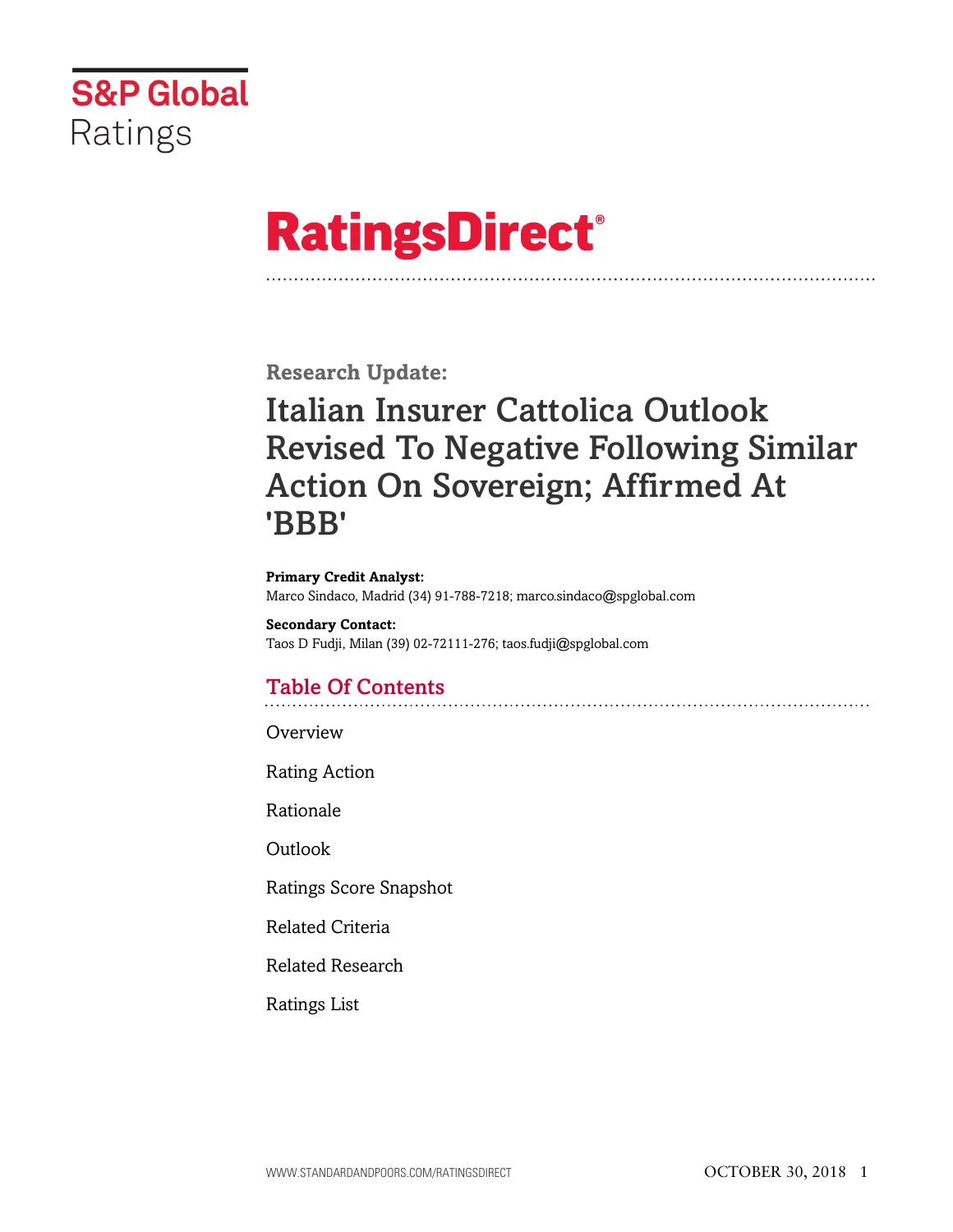**Research Update:**

# Italian Insurer Cattolica Outlook Revised To Negative Following Similar Action On Sovereign; Affirmed At 'BBB'

#### <span id="page-2-0"></span>**Overview**

- On Oct. 26, 2018, we revised our outlook on Italy to negative from stable, and affirmed our 'BBB' unsolicited long-term sovereign credit rating on the country.
- While our assessment of Italian insurer Societa Cattolica di Assicurazione's creditworthiness before taking into account sovereign risk remains unchanged at 'bbb+', we cap our final ratings at the level of our sovereign credit rating on Italy, due to Cattolica's material exposure to Italian investments.
- As a result, we are revising the outlook on Cattolica to negative from stable, and affirming our 'BBB' ratings on the insurer.
- <span id="page-2-1"></span>• The negative outlook reflects that on Italy.

### Rating Action

On Oct. 30, 2018, S&P Global Ratings revised to negative from stable its outlook on Italian insurer Societa Cattolica di Assicurazione (Cattolica). We affirmed our 'BBB' long-term issuer credit and insurer financial strength ratings on Cattolica.

<span id="page-2-2"></span>We also affirmed our 'BB+' issue rating on Cattolica's subordinated debt.

#### Rationale

The rating action follows a similar action on Italy on Oct. 26, 2018 (see " Outlook On Italy Revised To Negative On Risks To Economic Growth Following Budget Plan; Ratings Affirmed At 'BBB/A-2'," published on RatingsDirect).

We estimate that Italian assets account for almost 80% of Cattolica's invested assets, and approximately 6.0x the group's shareholders' equity. Because of the insurer's material investment exposure to Italian assets, we cap our ratings on Cattolica at the level of the unsolicited long-term sovereign rating on Italy.

Our assessment of Cattolica's creditworthiness before taking into account sovereign risk is unchanged at 'bbb+', one notch higher than the final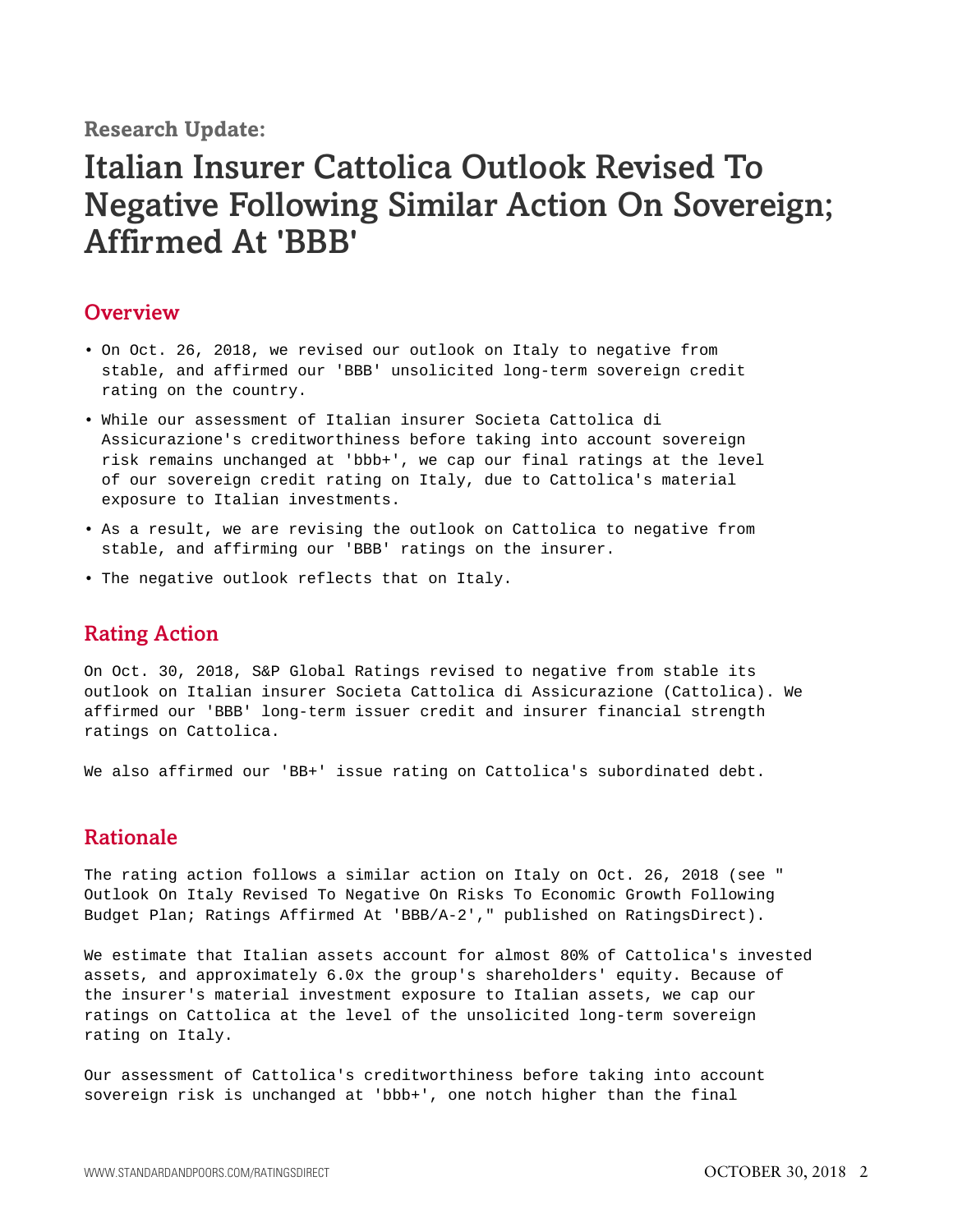*Research Update: Italian Insurer Cattolica Outlook Revised To Negative Following Similar Action On Sovereign; Affirmed At 'BBB'*

<span id="page-3-0"></span>ratings.

# **Outlook**

The negative outlook mirrors that on Italy.

#### Downside scenario

We could lower the ratings on Cattolica, if we lower our ratings on Italy.

#### Upside scenario

We could revise our outlook to stable, if we revise the outlook on Italy to stable.

## <span id="page-3-1"></span>Ratings Score Snapshot

|                            | To                | From              |
|----------------------------|-------------------|-------------------|
| Financial Strength Rating  | BBB/Negative/--   | $BBB/Stable/--$   |
| Indicative SACP            | $bbb +$           | $bbb +$           |
| Anchor                     | $bbb +$           | bbb+              |
| Business Risk Profile      | Strong            | Strong            |
| IICRA                      | Intermediate risk | Intermediate risk |
| Competitive Position       | Strong            | Strong            |
| Financial Risk Profile     | Lower adequate    | Lower adequate    |
| Capital & Earnings         | Lower adequate    | Lower adequate    |
| Risk Position              | Intermediate risk | Intermediate risk |
| Financial Flexibility      | Adequate          | Adequate          |
| Modifiers                  | 0                 | $\Omega$          |
| ERM and Management         | 0                 | $\Omega$          |
| Enterprise Risk Management | Adequate          | Adequate          |
| Management & Governance    | Satisfactory      | Satisfactory      |
| Holistic Analysis          | $\Omega$          | $\Omega$          |
| Liquidity                  | Exceptional       | Exceptional       |
| Sovereign risk             | $-1$              | $-1$              |
| Support                    | 0                 | $\Omega$          |
| Group Support              | 0                 | 0                 |
| Government Support         | 0                 | 0                 |

SACP--Stand-alone credit profile. IICRA--Insurance Industry And Country Risk Assessment.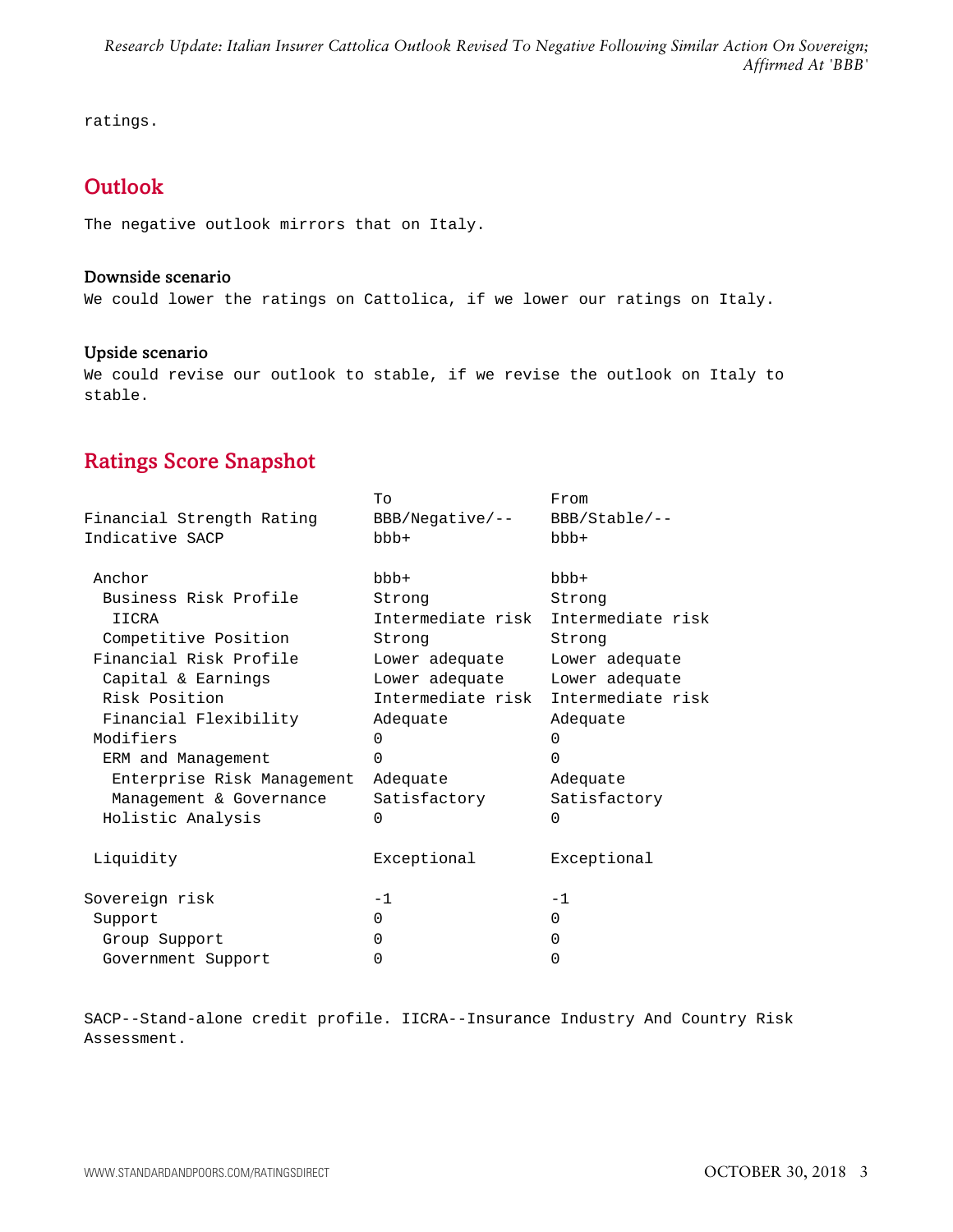## <span id="page-4-0"></span>Related Criteria

- General Criteria: Ratings Above The Sovereign--Corporate And Government Ratings: Methodology And Assumptions, Nov. 19, 2013
- General Criteria: Group Rating Methodology, Nov. 19, 2013
- Criteria Insurance General: Enterprise Risk Management, May 7, 2013
- Criteria Insurance General: Insurers: Rating Methodology, May 7, 2013
- General Criteria: Methodology: Management And Governance Credit Factors For Corporate Entities And Insurers, Nov. 13, 2012
- Criteria Insurance General: Refined Methodology And Assumptions For Analyzing Insurer Capital Adequacy Using The Risk-Based Insurance Capital Model, June 7, 2010
- General Criteria: Use Of CreditWatch And Outlooks, Sept. 14, 2009
- Criteria Insurance General: Hybrid Capital Handbook: September 2008 Edition, Sept. 15, 2008

### <span id="page-4-1"></span>Related Research

• Outlook On Italy Revised To Negative On Risks To Economic Growth Following Budget Plan; Ratings Affirmed At 'BBB/A-2', Oct. 26, 2018

### <span id="page-4-2"></span>Ratings List

| Outlook Action; Ratings Affirmed                   | To                               | From |
|----------------------------------------------------|----------------------------------|------|
| Societa Cattolica di Assicurazione                 |                                  |      |
| Issuer Credit Rating<br>Local Currency             | $BBB/Neqative/---$ BBB/Stable/-- |      |
| Financial Strength Rating<br>Local Currency        | $BBB/Neqative/---$ BBB/Stable/-- |      |
| Rating Affirmed                                    |                                  |      |
| Societa Cattolica di Assicurazione<br>Subordinated | $BB+$                            |      |

#### **Additional Contact:**

Insurance Ratings Europe; insurance\_interactive\_europe@spglobal.com

Certain terms used in this report, particularly certain adjectives used to express our view on rating relevant factors, have specific meanings ascribed to them in our criteria, and should therefore be read in conjunction with such criteria. Please see Ratings Criteria at www.standardandpoors.com for further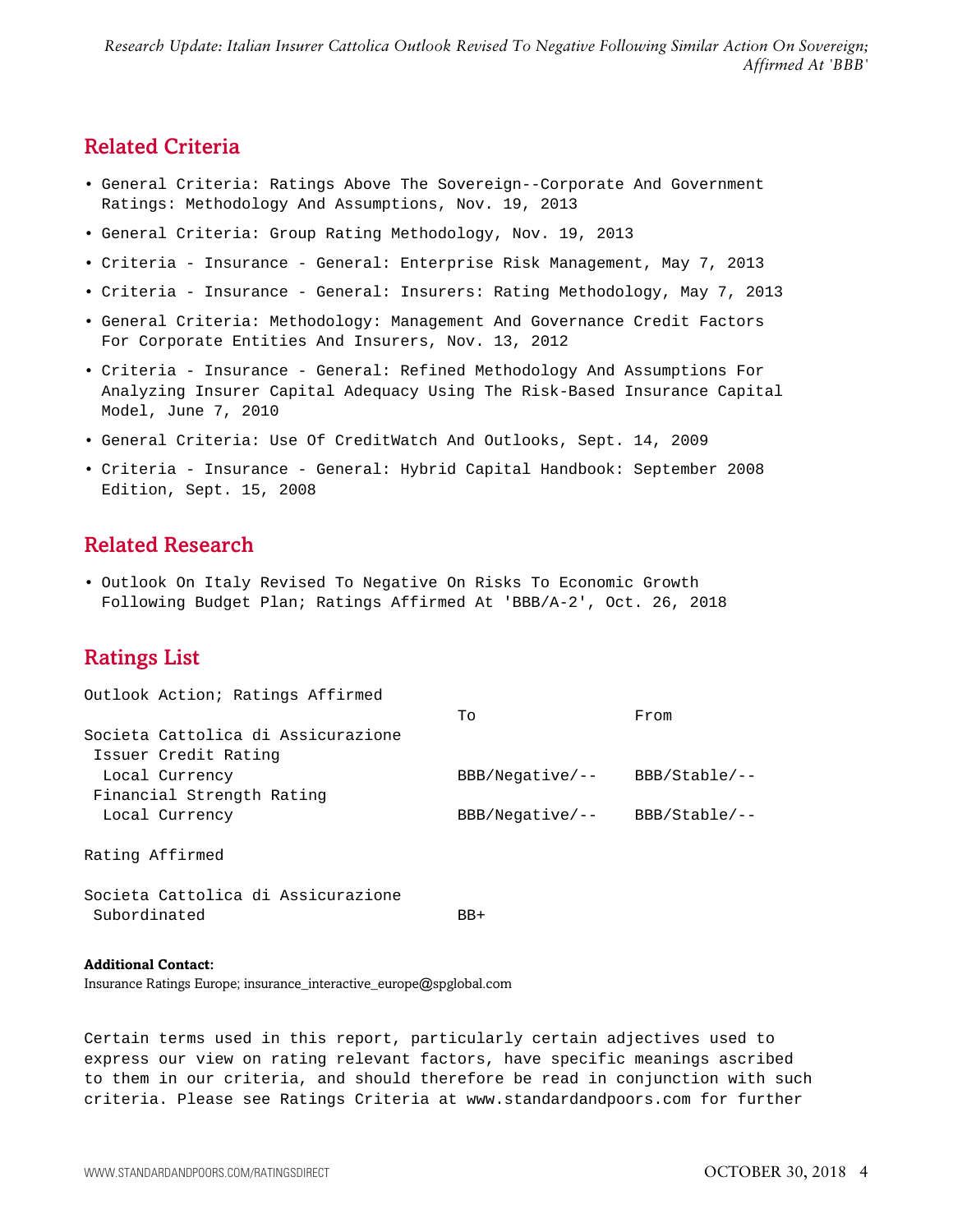*Research Update: Italian Insurer Cattolica Outlook Revised To Negative Following Similar Action On Sovereign; Affirmed At 'BBB'*

information. Complete ratings information is available to subscribers of RatingsDirect at www.capitaliq.com. All ratings affected by this rating action can be found on S&P Global Ratings' public website at www.standardandpoors.com. Use the Ratings search box located in the left column. Alternatively, call one of the following S&P Global Ratings numbers: Client Support Europe (44) 20-7176-7176; London Press Office (44) 20-7176-3605; Paris (33) 1-4420-6708; Frankfurt (49) 69-33-999-225; Stockholm (46) 8-440-5914; or Moscow 7 (495) 783-4009.